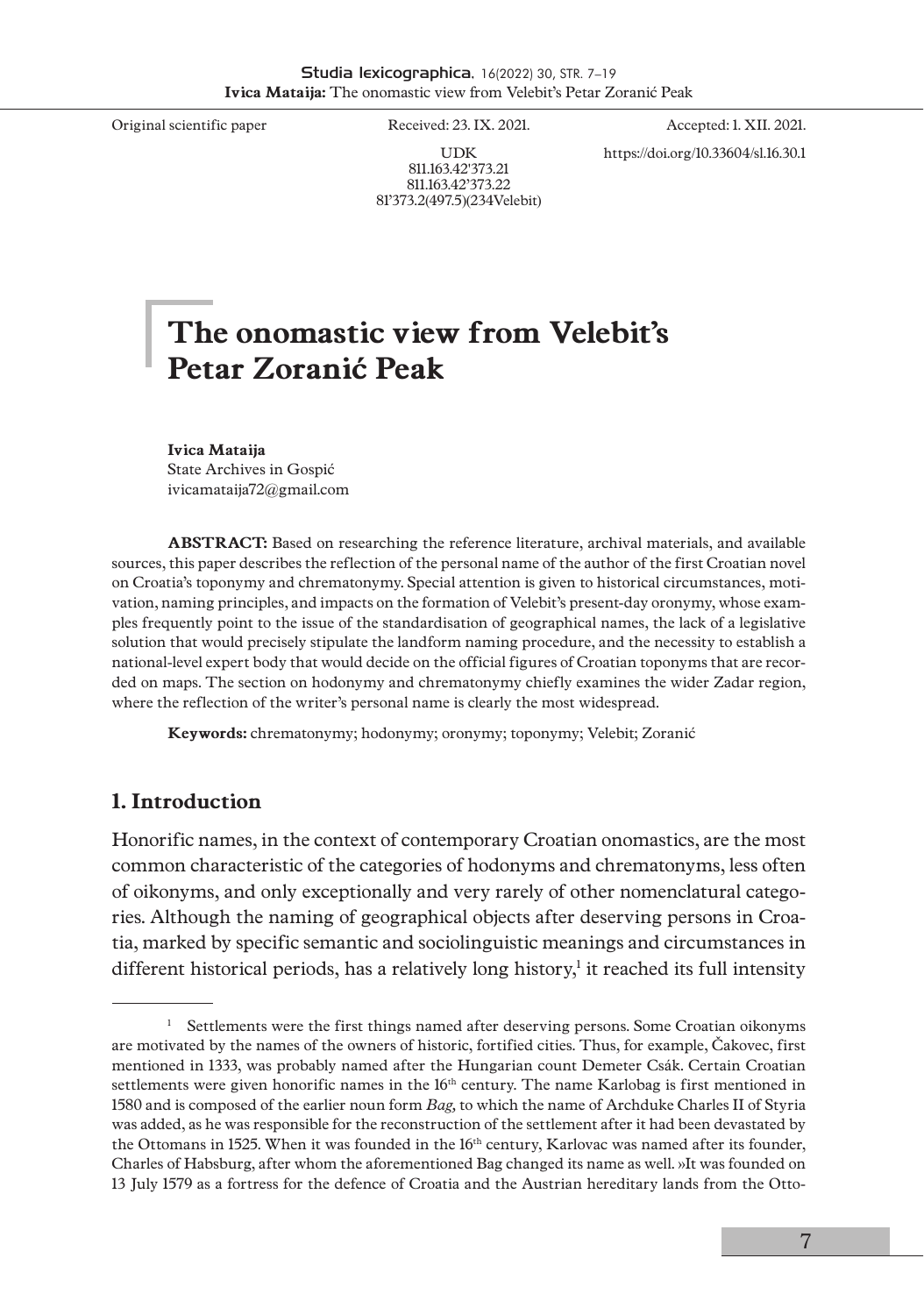during the second half of the nineteenth and especially during the twentieth century. This was the time of the first administrative arrangements/standardisation of names of Croatian settlements, removal of dialectal differences in noun forms, and numerous namings and renamings, which introduced a large number of names whose motivation is related to new, politically based, symbolic and ideological motivational pools, mainly into the corpus of Croatian hodonymy. In addition to the hitherto dominant naming of city streets after recognisable buildings, the names of the settlements they lead to, or the craftsmen who inhabit them, an increasing number of hodonyms motivated by the names of prominent persons or families, first of local and then of national importance, were introduced in the mid-nineteenth century,<sup>2</sup> first in Zagreb,<sup>3</sup> and then in other major Croatian cities. This modernisation trend of abandoning the traditional naming motivated mainly by landmarks and replacing it with anthroponymic motivational stimuli has become dominant in contemporary Croatian hodonymy and is convincingly overrepresented today. People after whom city streets and squares are named belong to different areas of social life: national and foreign history (most often rulers/statesmen, revivalists and politicians), religious life, art, science, sports, public cultural and social life, and important families and clans from local history.

The issues of naming and renaming settlements, streets, squares, institutions, and companies belong exclusively to political and ideological discourse and are an important means of creating an urban landscape through whose nomenclature political power seeks to shape a system of opinion and acceptable unified local and

mans, in the floodplain between the Kupa and Korana rivers, at the foot of the fortress Dubovac, owned by the Zrinski family. The fortress was built by Archduke Charles II of Styria, commander of the Croatian Krajina, after whom Karlovac was named *(Carlstatt)*.« (*Croatian Encyclopedia,* 5 /Hu-KM/, p. 533) The Podravina settlement of Ferdinandovac was founded in 1844, when the military authorities began the construction of a settlement named after the then Austrian emperor and Croatian-Hungarian king Ferdinand V. Ideological motivation was intensively introduced into Croatian oikonymy after 1918, when the renaming of Croatian settlements with common anthroponyms of the royal or some other noble family from the history of Serbia or the common Yugoslav state was frequent. At that time, the surnames Karađorđević and Obilić were quite frequent. The processes of renaming in the opposite political direction continued in the Independent State of Croatia, and especially in the socialist period of Croatian history. »The signs most clearly testify to the political influence on the name of a settlement. The original settlement of Ploče in the Kingdom of Yugoslavia was named after King Aleksandar Karađorđević and became Aleksandrovo. During the Italian occupation in World War II, it became Porto Tolero (Transhipment Port). From 1945, it was called Ploča, from 1950 to 1954 Kardeljevo, from 1954 to 1980 Ploče, from 1980 to 1990 Kardeljevo again, and from 1990 Ploče.« (Mataija 2011, 136)

 $2 \times$  »(...) It should be noted that the first systematic naming of streets in Zagreb was carried out in 1878, and the task of drafting the naming proposal was given by the city senator, the writer August Šenoa.« (Jelaska Marijan 2014, 231)

<sup>&</sup>lt;sup>3</sup> »Ban Jelačić was the first to receive this honour in Zagreb. Even during Jelačić's life, in 1850, today's main city square was named after him, which speaks volumes about the popularity and importance of *Ban* Jelačić on the socio-political stage of that time.« (Stanić et al. 2009, 93)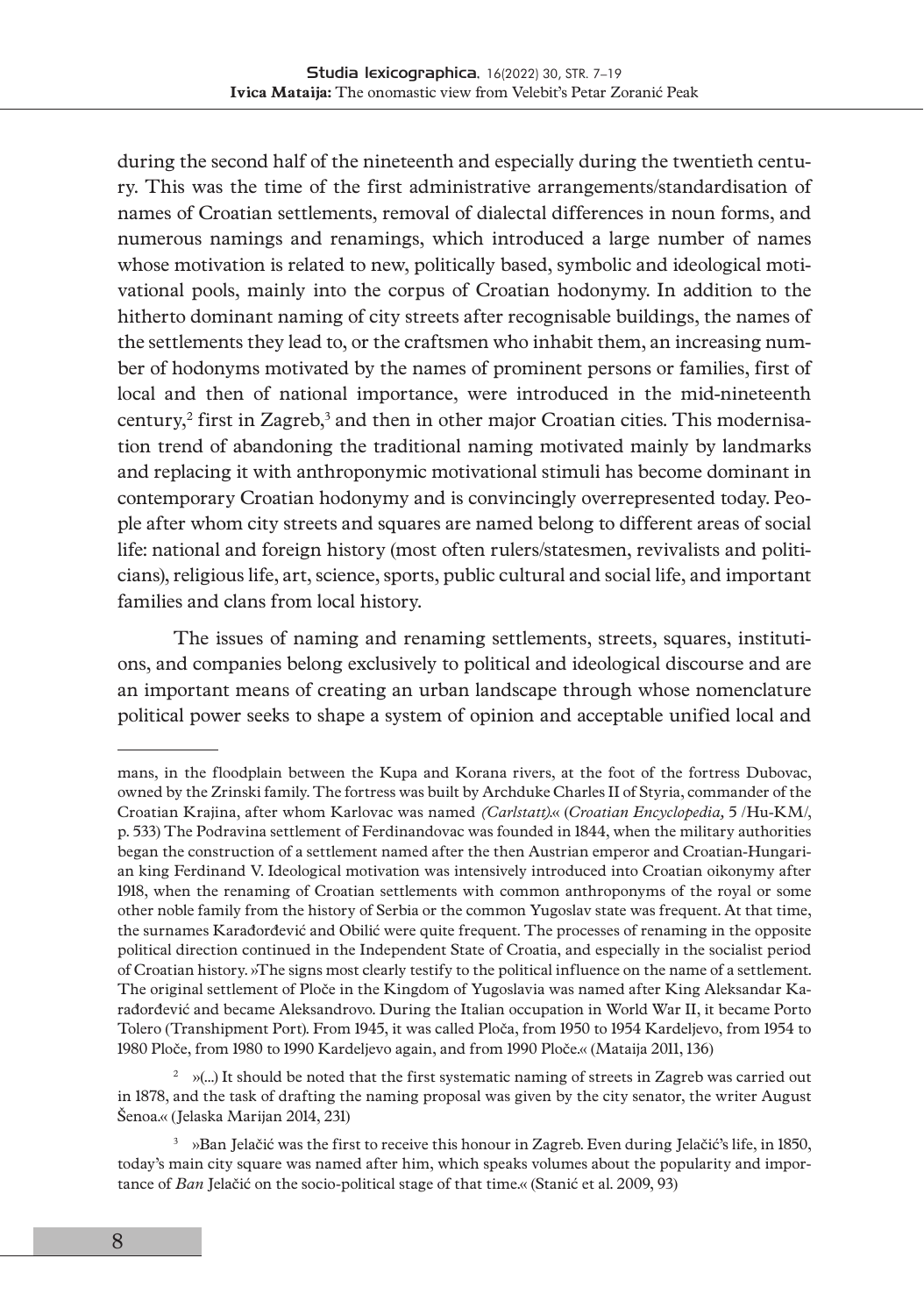national culture. (Mirošević, 2014) This paper presents the results of research on the reflection of the names of the authors of the first Croatian novel<sup>4</sup> on Croatian hodonymy, crematonymy, and oronymy. The research was conducted on the onomastic corpus of large Croatian cities and in the broader area of the historical Zadar circle, in order to establish conclusions on the comparative level regarding the representation of author's name, the historical and political context of pre/naming, the frequency of names at different levels of symbolic meaning, and the formation patterns of naming.

## **2. The reflection of Zoranić's name in Croatian hodonymy and crematonymy**

According to available data, the first and only naming of a street after Zoranić before World War II took place in Zagreb on 30 December 1931, when the City Assembly proclaimed the conclusions of the session of the Construction Regulatory Board of 21 and 22 December and thus determined that »the street in the northern extension of Budmani's Street should be called 'Ulica Petra Zoranića (Zoranićeva ulica)'«.5

By this decision, some other streets were also named after deserving persons: Baltazar Dvorničić Steps (Dvorničić's steps),<sup>6</sup> Aleksander Hondl Street (Hondl's Street),7 Lavoslav Vukelić Street (Vukelić's Street), and Ivan Kozarac Steps (Kozarac's Steps). The then named Petar Zoranić Street still exists in Zagreb today, also as a

<sup>5</sup> Minutes of the Assembly of the City Representation of the Free and Royal Capital of Zagreb, No. 4815-Prs-1931.

6 Baltazar Napuly Dvorinčić, born in Koprivnica around 1560, was the chief canon of the Zagreb cathedral chapter. He attained a doctorate in philosophy, theology, and both laws in Bologna in 1588. He was a member of the Croatian and Hungarian parliaments and occasionally president of the *Banal* Court. He wrote legal works and founded a law school in Zagreb. At the beginning of the 17<sup>th</sup> century, he played one of the key roles in preserving Croatian statehood. He also played a prominent role in the development of Croatian legal science, church history, and the history of education. The steps in Zagreb's Medveščak district still bear his name.

7 »Hondl, Aleksandar, Croatian merchant (Suhopolje, 20 February 1832 – Zagreb, 23 August 1890). He graduated from a private trade school in Vienna in 1856, and in 1857 took over the management of Bauer's iron trade in Zagreb. In 1863–1866 and 1868–1873, he was the president of the Chamber of Commerce and Industry, and of the Croatian Escompt Bank in Zagreb in 1868–1873. As a Chamber employee, he worked on projects for the regulation of the Sava and Kupa watercourses, on the construction of the central railway station and the Trade Academy in Zagreb. In 1868, he was a city representa-

<sup>4</sup> Petar Zoranić (Zadar, 1508 – ?, before 1569), author of the work *Planine* (*Mountains*; 1569), which is considered to be the first Croatian novel. The narrative framework of the work, written in 24 chapters, consists of the seven-day journey of the shepherd Zoran through the hinterland of Zadar, Velebit, and Dinara. In the tradition of the pastoral novel, the author describes a fictitious journey through real geographical space, marked by poetic and mythological characters and toponyms, testifying to fame, Ottoman invasions of the endangered homeland, and the national, Croatian language. (www.enciklopedija.hr/Natuknica.aspx?ID=67405)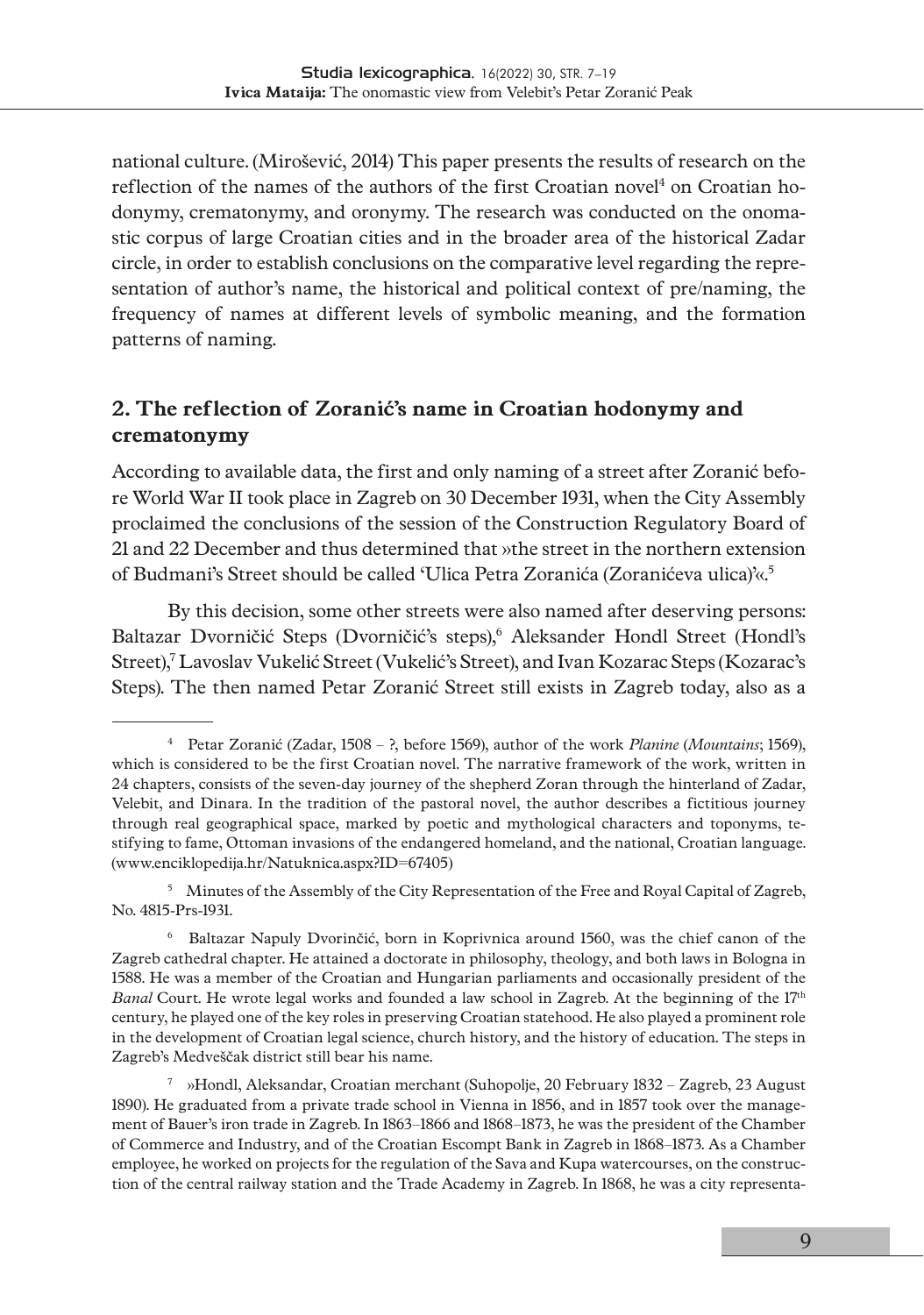northern extension of Budmani's Street. Its official name is Petar Zoranić Street, and in its immediate vicinity are Šiško Menčetić and Ivan Bunić Vučić Streets.

After World War II, Croatian cities and settlements became dominated by the Communist Party's controlled renaming of streets and squares, guided by the idea that the Croatian hodonymic image on a symbolic level is to be based as intensively as possible on the ideological values of the new regime.8 The aim of this process was to create a new revolutionary, supranational, communist identity based on the names of deserving persons (most often people's heroes), historical events and dates, and names motivated by military and political organisations with dominant ideological symbolism.9 In this context, the name of Petar Zoranić was generally not

9 How much importance did the then government »devote to the issues of names, which were evidently given in an uncritical and immoderate manner at the time throughout the former state (Yugoslavia), is shown in the Recommendation on Naming Places, Streets, Economic Organisations, Institutions and Social Organisations, which was adopted by the National Assembly of the Federal People's Republic of Yugoslavia on 10 September 1953. It recommends to local people in charge of giving names to not to give cities, streets, squares, economic organisations, institutions, social organisations (...) the names of the then living leading people. Although this practice was for the most part an expression of a revolutionary search for something new in order to express a complete break with the old social order and its bearers, it is not in line with social relations and understanding of socialist democracy« (…). According to the Recommendation, names of this type should be replaced by »names and titles appropriate for the purpose for which they are used«, and the consent of the Federal Executive Council should be sought for using by the name of J. B. Tito. Following the Recommendation, the Executive Council of the People's Republic of Croatia sent a circular to the people's committees of districts on 18 February 1954, in which they warned that most people's committees had not done anything to implement the recommendations and that even among those few institutions and organisations that had started the procedure it was going slowly and with no prospect of being quickly brought to a conclusion. The Executive Council further clarified the principles of appointment, emphasising that »When naming something after Comrade Tito, special care should be taken not to give it to smaller companies and smaller and inconspicuous streets and squares as well as streets in villages and smaller towns. In those places where one type of street/boulevard, square, promenade, street, etc./already bears the name of Comrade Tito, another cannot be allowed to bear his name, so one of them should immediately change its name.« (…) In this regard, the Executive Council requested the county committees to conduct an audit of the names of places, streets, squares, economic organisations, etc. and to comply with the provisions of the Recommendation. »As for naming after fallen fighters and other dead people, it was also necessary to revise and change the names already given in all those cases where those names actually offend the memory of those people. Given this, we believe that the names of fallen fighters and other deserving people should not be worn at all by hotels, various shops, small and insignificant companies,

tive, in 1888 a member of parliament, and a local judge from 1883 to 1890.« [\(www.enciklopedija.hr/](http://www.enciklopedija.hr/Natuknicaaspx?ID=26055) [Natuknicaaspx?ID=26055](http://www.enciklopedija.hr/Natuknicaaspx?ID=26055))

<sup>8</sup> In Lika at the end of the 1960s, for example, 50% of the hodonyms belonged to the group of anthroponymic origin, among which the names of people's heroes, mostly from the Lika area, were predominant. Second in frequency (16.2%) was a group of hodonyms motivated by military and political organisations with very clear ideological symbolism. Slightly less than 15% were motivated by other toponyms, 5% by historical events and dates, and 13.5% by hodonyms from the corpus of the ideological- -metaphorical group. Apparently, in that period in Lika, more than 80% of the hodonyms were filled with distinct ideological political and revolutionary symbolism.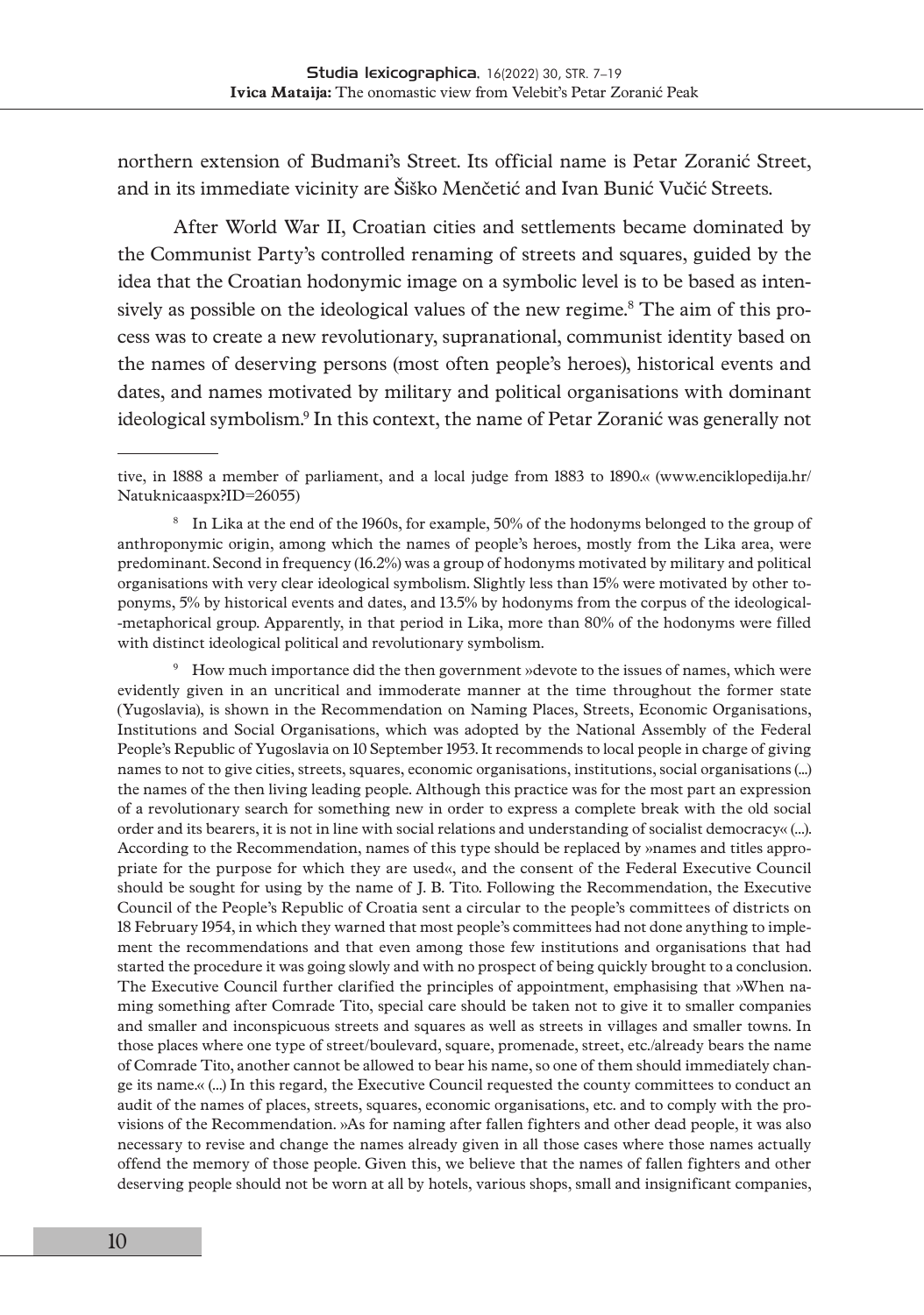encouraging to the denominators, so in the first decades of socialist Croatian history it was recorded only in Split,<sup>10</sup> where Petar Zoranić Street<sup>11</sup> has existed in the district Dobri since the 1950s.

The extent of ideological (re)naming from the beginning of the second half of the twentieth century in Croatia is in some way evidenced by the reaction of Miroslav Krleža, who, during a visit to Zadar in 1952, suggested that, when naming streets and squares, especially on the Peninsula, one should »use the names of Zadar's greats as well as the ones from the rich Croatian past of the city« (Begonja 2006, 712). Efforts to change the paradigm of ideological naming in Croatian society became more visible in the context of attempts at democratisation, especially in the period the Declaration on the Name and Status of the Croatian Literary Language was made and during the Croatian Spring in the early 1970s. In Gospić, for example, Dr Ante Rukavina12 proposed in the *Ličke novine* in 1969 that the newly built, and then still unnamed streets be named after famous »Lika authors and other public workers, including Juro Turić, Josip Draženović, Vjenceslav Novak, Buda Budisavljević, Petar Zoranić, Petar Preradović, Vladimir Nazor (...)« Although the author tried to open a kind of public debate and encourage the authorities to complete the previously started naming processes, but obviously from a completely different motivational pool, their response followed only in 1978, when the city authorities changed the existing names of 18 streets in Gospić and determined new ones. The ideological motivational framework was dominant in this new naming project, with only two exceptions: Vjenceslav Novak and Miroslav Kraljević Streets.« (Mataija 2018, 45) Similar oppor-

various clubs, and sports and similar organisations. We also believe that in such cases the names of significant historical places from our struggle should be changed because it has been established that in this regard there are various exaggerations, distasteful and inappropriate names.« (HR-DAGS-28. NOO Vrhovine, Letter from the National Committee of Otočac District) (Mataija 2018, 33)

<sup>&</sup>lt;sup>10</sup> The first systematic naming of the streets of Split took place in 1912. (Jelaska Marijan 2014)

<sup>&</sup>lt;sup>11</sup> Although Lasić (2017) cites the two-word adjective noun phrase Zoranić's Street in the corpus of Split hodonyms, on city plans and in telephone directories it is recorded as a three-word hodonym Petar Zoranić Street.

<sup>12</sup> Rukavina, Ante, veterinarian, author, and publicist (Gospić, 4 October 1928 – Gospić, 29 January 1994). He started hiking after finishing his studies, especially on Velebit, which at that time was still partially inhabited. He dedicated numerous essays and travelogues to Velebit, published in the magazines *Naše planine, Hrvatski planinar, Planinarski list,* and *Bilogorski planinar,* and in the *Velebit* mountain guide. A selection of travelogues and essays on Velebit was published in 1979 in the book *Velebitskim stazama* (2nd edition: Zagreb 1991), in 1989 in the book *Zvona ispod zvijezda,* and in 1991 in the book *Baške Oštarije i* šira *okolica.* He was interested in Velebit oronyms, researching their historical characters, and he even suggested new names: Zoranić's Peak, Gojtan's Peak, Poljak's Peak, Brundo, Ivan's Peak and Pogača. He was one of the founders of the Matrix Croatica branch in Gospić at the beginning of the Croatian Spring, when he was persecuted by the court as a Croatian nationalist. With his articles and books, he has become one of the most read and best mountaineering writers and has published more than 80 articles since 1970 in *Naše planine* and *Hrvatski planinar* alone. Source: *Leksikon Ličana* (Mataija 2017, 251–253).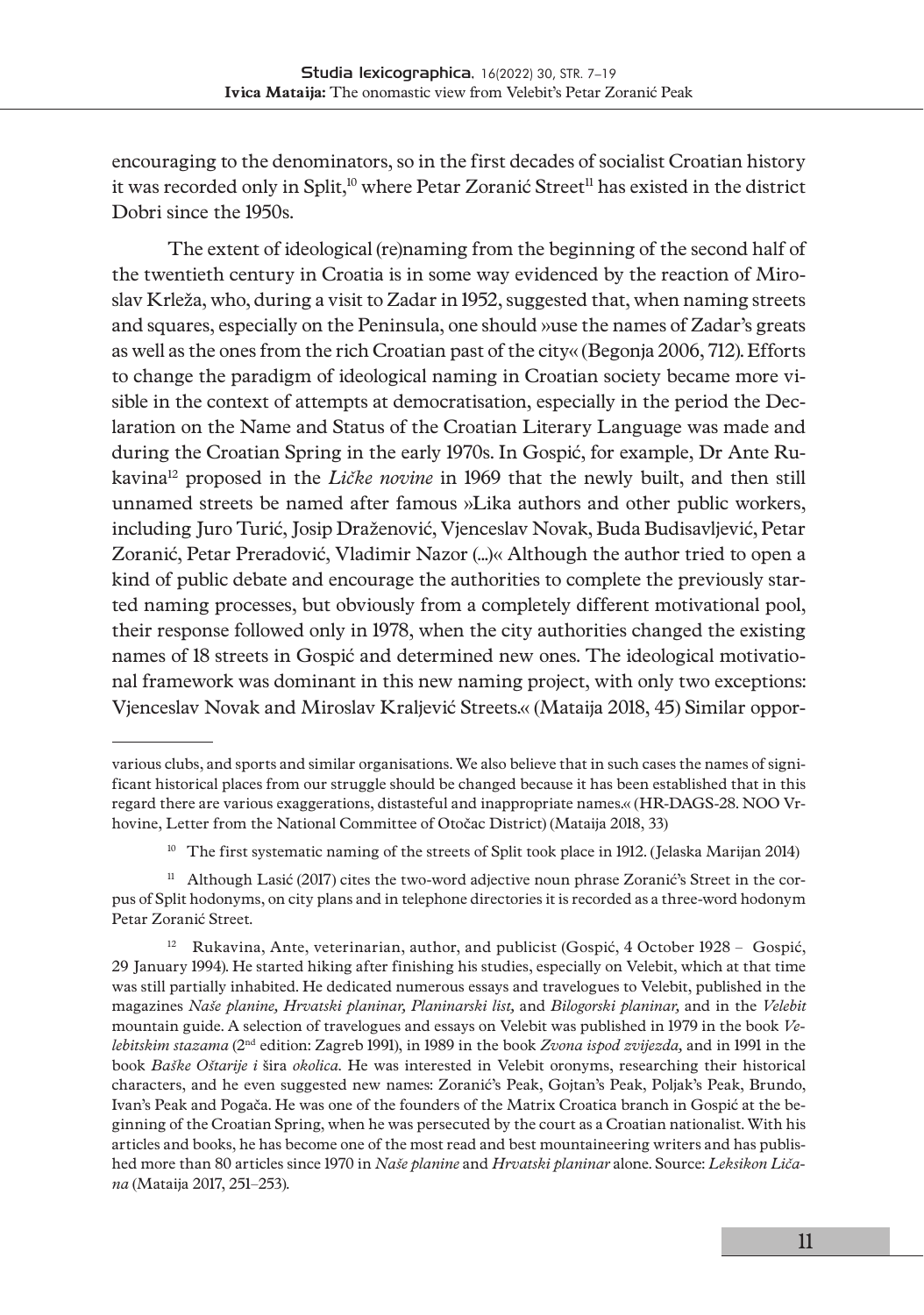tunities and efforts in Zadar are evidenced by failed attempts to correct ideological names and introduce/return to public spaces the names of persons important for Zadar's local history and Croatian history and culture in general. First in 1954, then in 1966, and then at the end of »1969, that is, during 1970/71, the then Zadar's political leadership, although communist, was still Croatian-oriented, with the mitigating circumstance of new general circumstances in the country (the Croatian Spring), moved more decisively with the intention of finally erasing the ideological terminology of streets and squares in Zadar.« (Begonja 2006, 713) The proposal of the competent parliamentary commission<sup>13</sup> was aimed at correcting the names of streets primarily in the old town, with the implementation of the principle that streets were to be named after important events and people primarily from Zadar's local history. The Assembly of the Municipality of Zadar, at its 29<sup>th</sup> joint session held on 30 July 1971, adopted the Decision on Changing the Names of Areas, Squares and Streets in the City of Zadar. An integral part of that decision was the List of New Names of Areas, Streets and Squares in the Area of the City of Zadar, which states that the former Petar Zoranićs Meadow was changed to Š. Budinić's Meadow, and Sailor's Meadow became Petar Zoranić Square*.* 14 This Decision was annulled at the 33rd joint session of all councils of the Zadar Municipal Assembly on 4 February 1972.

Obviously, however, the political situation in all Croatian cities was not the same. What the Zadar Assembly, due to strong communist resistance, did not succeed in, the Šibenik Assembly succeeded on a somewhat different level. It is important to note that, in the same effort, Zadar and Šibenik did not choose the same political methodology. Zadar decided on a more radical and obviously more difficult intervention by proposing to rename the existing ideologically motivated street names, while Šibenik, more moderate and acting in a way that seemed more appropriate at the time, decided to name new streets, thus agreeing to a compromise that led towards the desired goal. Namely, at the joint session of the Municipal Council and the Council of Working Communities, the Municipal Assembly of Šibenik adopted on 1 February 1971 the Decision on Street Names of the New Street and Road Network of the City of Šibenik*.* 15 With this Decision, 72 Šibenik city and suburban

<sup>&</sup>lt;sup>13</sup> Members of the Commission for the preparation of proposals for changes in the names of areas, streets, and squares in the city of Zadar, appointed on 23 September 1969 were: Marcel Uglešić (president), Milan Dijan, Dr Dinko Foretić, Dr Milan Valdović, Dr Vjekoslav Maštrović, Vinko Kožul, Valentin Uranija, Ivan Aralica, and Stjepan Kaurloto.

<sup>&</sup>lt;sup>14</sup> Apart from Petar Zoranić, the proposal also included the names of Mihovil Klaić, Mihovil Pavlinović, Juraj Baraković, the Bersa brothers, Grgur Ninski, Krešimir IV, and other prominent historically important people from Zadar, whose names were to replace the names of the streets of Lola Ribar, Lenin, Karl Marx, Vladimir Gortan, Boris Kidrič, Sava Kovačević and other persons important to the communist authorities. (Jelić 1993)

<sup>&</sup>lt;sup>15</sup> Official Gazette of the Municipality of Drniš, Knin and Šibenik, vol. 9, no. 2, 1971.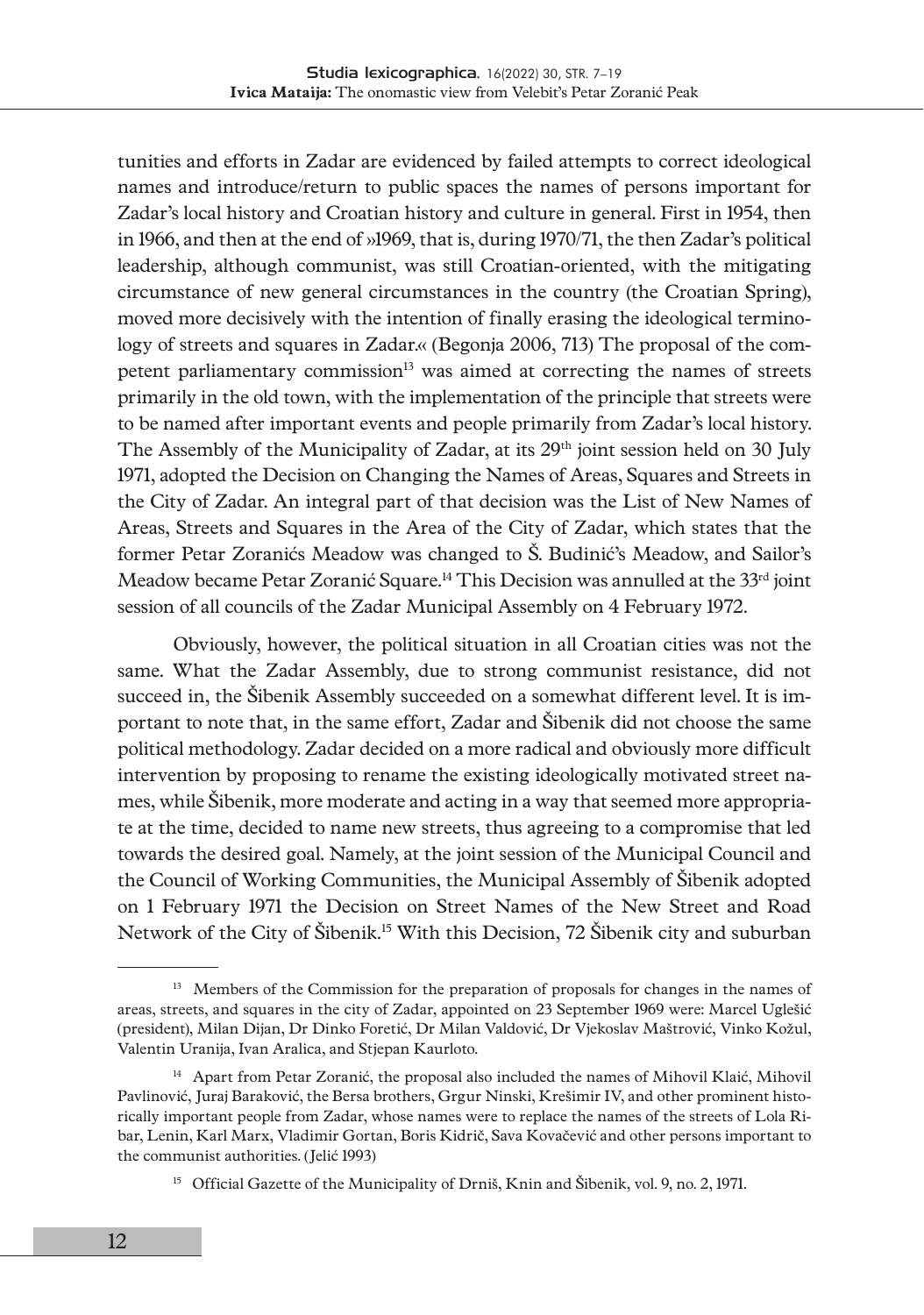streets were named. The Assembly also incorporated some street names unmarked by communist ideology into the existing predominantly ideological street nomenclature (Brotherhood and Unity Street, Marshal Tito Meadow, Boris Kidrič Street, Ivo Lola Ribar Street, Yugoslav People's Army Street…). Of the total corpus of streets named by this Decision, 39 (54%) were motivated by other toponyms, most often by the name of the settlement to which the street in question led (Gvozdenovo Way, Vid Way, Trtar Street, Under Jamnjak Way). The second frequency group of this Decision, represented by 19 names (26.4%), includes street names motivated by the names of persons important for the local history and Croatian history and culture in general. Along with Marko Marulić, Juraj Strossmayer, Vatroslav Lisinski, King Tomislav, Tin Ujević and other Croatian authors and cultural and political figures after whom the new Šibenik streets were named, »the street that climbs from Gundulić Street to Juraj Štrosmajer Street (…) is given the name 'Petar Zoranić Street'.«16 Of course, some of the streets, 14 of them (19.4%), were named from the ideological motivational pool, mainly after the names of people's heroes (Božidar Adžija, Marko Orešković, Rade Končar…), according to ideological metaphorical symbolism (Street of Shot Patriots, Self-Managers' Street), or after the names of Partisan units (Littoral Company Street). The name Mandalina Victims Street is rather surprising in this context, as it was named in remembrance of those who perished during the Allied bombing of the war port of Mandalina in 1943, when the old town of Šibenik was significantly damaged.

After the first free democratic/parliamentary elections in the Republic of Croatia in 1990, the new democratically elected local authorities made decisions on renaming streets and squares in their areas. In the spirit of strong national enthusiasm, facing the consequences of aggression, the ravages of war, and occupation of a part of Croatian territory, these decisions marked a break with the exclusive ideological communist-revolutionary motivation of the naming. These processes in that period were characteristic of the wider Eastern European area and marked a historical break with the undemocratic system and its legacy on a symbolic level of urban landscapes. After having been forcibly removed by earlier political decisions, prerevolutionary names based on Croatian national history and cultural tradition, as important segments of reviving the ideas of Croatian statehood, were then returned to the hodonymic Croatian corpus. Among the names of numerous local and nationally important people from the artistic and cultural Croatian historical ambience was the name of the author of the first Croatian novel, Petar Zoranić. Many city authorities decided to name one of their streets and squares after him in the 1990s. Thus, Biograd na Moru, Dubrovnik, Jasenice, Maslenica, Metković, Murter, Nin, Novalja, Obrovac, Otočac, Pag, Pirovac, Poličnik, Sesvete, Starigrad, Stari Grad,

<sup>16</sup> Ibid., p. 18.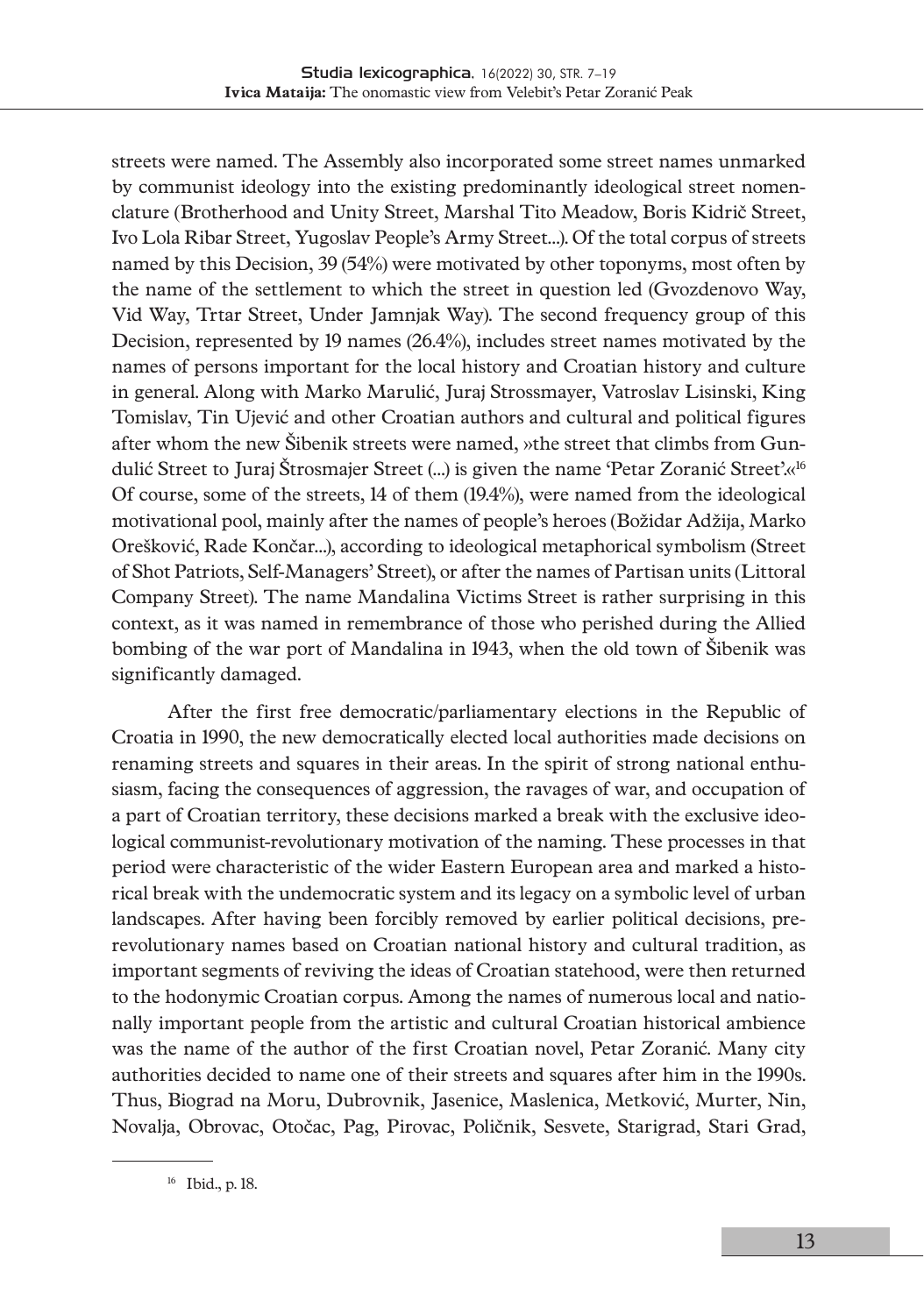Tenja,17 Vinkovci, Višnjevac, and Vrsi got a Petar Zoranić Street, and Knin, Pula, and Solin got Zoranić's Street. In Zadar, the former Liberation Square was renamed Petar Zoranić Square.

In the structural sense, the hodonyms motivated by his name are predominantly three-word, shaped according to the pattern of toponymic noun + anthroponymic formula, e.g. *Ulica Petra Zoranića, Trg Petra Zoranića* (Petar Zoranić Street, Petar Zoranić Square)*.* Examples of the adjective-noun formula like *Zoranićeva ulica*  (Zoranić's Street) are less represented.

In Croatian crematonymy, Zoranić's name is most frequent in the Zadar area, mainly in the names of educational institutions and cultural associations. It is important to note that, among 904 Croatian primary schools, three bear Zoranić's name: Petar Zoranić Primary School in Nin,18 Petar Zoranić Primary School in Stankovci,<sup>19</sup> and Petar Zoranić's Primary School in Jasenice.<sup>20</sup> The Croatian Singing Music Society in Zadar,<sup>21</sup> a paper published by the Society and its men's klapa (musical group), a musical composition by Jakov Gotovac $^{22}$  based on a text by Tin Ujević in 1969, and ten years earlier, the then most modern tanker (which sank in one of Croatia's biggest maritime accidents in 1960) were all named after him. In modern times, a children's bicycle race in Stankovci has been named after Petar Zoranić, and the International Summer School of Croatian Language and Culture organised by the Department of Croatian Studies at the University of Zadar is called Zoranić's Arcadia.

Among the crematonyms motivated by Zoranić's name, three-word or multiword names predominate in the structural sense, in which mostly the first two members of the name are predictable members of identification, and the next two personal-noun formulas in the nominative or genitive case *(Hrvatsko pjevačko glazbeno društvo Zoranić, Muška klapa Petar Zoranić, Radničko kulturno-umjetničko društvo Petar Zoranić, Osnovna škola Petra Zoranića).*

- 18 It has been named after Zoranić since 1966.
- 19 Named after Zoranić in 1961.
- <sup>20</sup> The school got its current name after separating from the Elementary School in Obrovac in 1969.

<sup>21</sup> It was created by separating the singing section from the Croatian Sokol Society, and named after Zoranić at the founding assembly on 21 April 1908, in honour of the 400<sup>th</sup> anniversary of the writer's birth.

22 Mirošević 1981.

<sup>&</sup>lt;sup>17</sup> In the area of the City of Osijek, there are two streets named after Petar Zoranić. In the settlement of Višnjevac in 1993, then Proletarian Street was renamed Petar Zoranić Street, and in the settlement of Tenja the former Mijo Oreški Street (named after one of the Seven Secretaries of SKOJ) changed its name to Petar Zoranić Street in 1998. (Sršan 2001)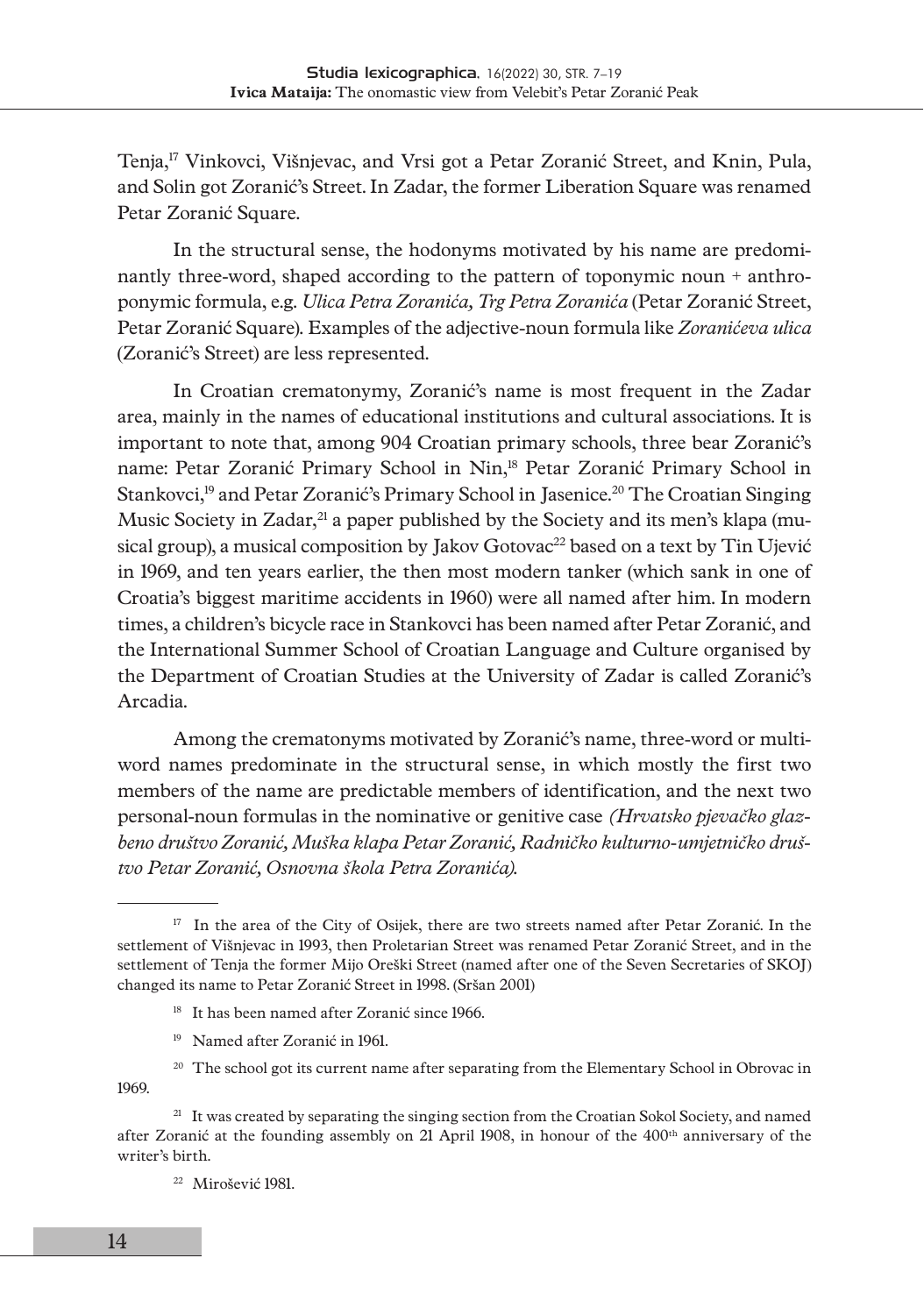### **3. Petar Zoranić Peak on Velebit**

With its geographical, natural, cultural, and social importance, and especially its mysticism, Velebit has always attracted the attention of geographers, cartographers, mountaineers, and artists, including Petar Zoranić, who sought a cure for unrequited love and inspiration to defend the homeland, language, and its endangered »heritage« by entering specific localities and their names into the literary text.

Interest in Velebit oronymy intensified at the end of the 19th and in the first half of the 20<sup>th</sup> century, when Velebit was still inhabited, so mountaineers and travel writers visiting it collected ethnographic, natural, and onymic material. These records, among other things, also testify that some of the peaks of southern Velebit did not have their permanent names at the beginning of the 19<sup>th</sup> century.<sup>23</sup> »Younger, full of strength and enthusiasm, and older, with heavy backpacks, who read the history of every stone, every tree and the whole mountain as if from a book. They marvelled at the beauties scattered on all sides, marvelled at the names and invented new ones for those places that did not have them.«24 (Rukavina 1979, 85) Such a process of naming the Velebit peaks in 1997 was critically reviewed by one of the most important Croatian mountaineers, Dr Željko Poljak, who wrote: »Seven decades ago, the then leaders of the Croatian Mountaineering Association (HPD) caused public discontent and even ridicule for the practice of naming not only the mountain houses built by the HPD, but also some peaks in the mountains after the members of the HPD board.« (Poljak 1997, 20) The author points out that this »eponymous epidemic« continued, and warns that, even in the absence of a legal regulation on naming, mountaineers must follow an ethic that is above all regulations and laws. He points out that it is worth respecting folk names and searching for them persistently, and if it is determined that a peak is really nameless, then it should be given such a name that will have a basis in some of its natural properties, respecting the folk tradition and spirit of the Croatian language.

<sup>&</sup>lt;sup>23</sup> Mountaineers, touring Croatian and other mountains, described their travels, impressions, and insights and published them in a mountaineering magazine called *Hrvatski planinar* from 1898 to 1949. From 1949, it was published under the name *Naše planine,* and it went back to its original name in 1991. The magazine was most often published as a double issue, six times a year, and, especially in the first years, it brought very substantial articles about the Croatian mountains. Of the mountains of Lika, Velebit was the most common subject.

 $24$  In a paper dedicated to the mountaineering activities of Dr Ivan Krajač, Ante Rukavina describes how some geographical objects on the northern Velebit were named in the late 1920s and early 1930s: »In the Rožanski Kukovi, Krajač visited and found dozens of peaks and sinkholes between them, only some of which had names. Exploring and questioning many of his companions from these parts, he never managed to find out their original names, except for a few peaks: Vratarski (which he initially called Vratački), then Crikvena, Lubenski or Lubenovački Kuk, and Varnjača, Hajdučka Cave, etc., and the naming of Rožanski Kukovi after famous mountaineers began in the 1920s. This is how the names Hirc's, Novotni's, Poljak's and Rožanski Kukovi were born, and no one remembered to name one of these peaks after Dr Krajač.« (Rukavina 1993, 180)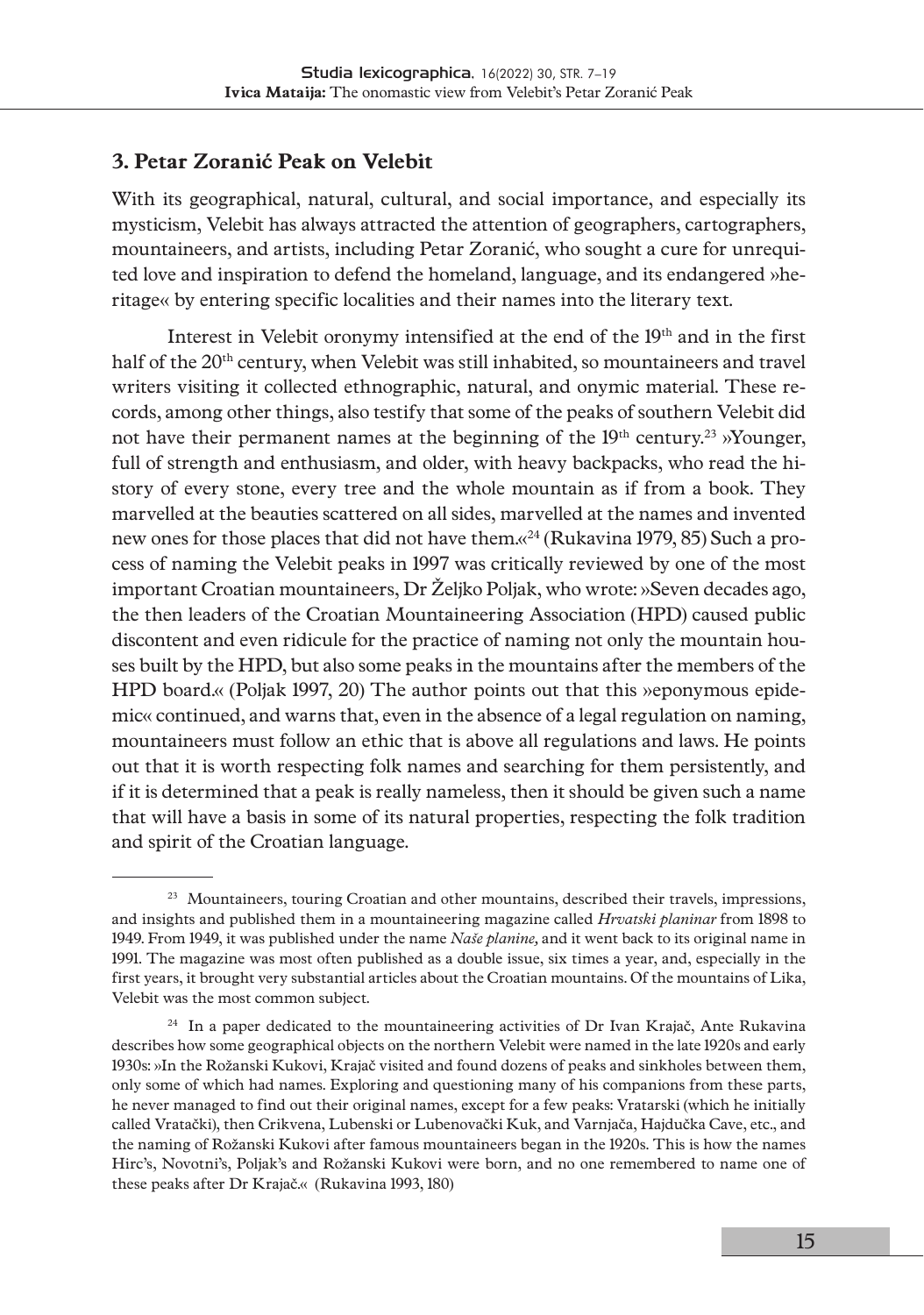In the article »How to name the nameless peaks of southern Velebit«, published in the *Naše planine* magazine nos. 1–2 from 1970, Ante Rukavina warned that the three peaks of southern Velebit, which belong to the highest peaks of Velebit, do not have names. »All three of these peaks are not particularly pronounced and do not have any special characteristics, so it's probably because of this that the people did not give them any names, but they still need to be named because they are among the largest peaks of Velebit, because different roads pass around them, and because that, by naming them, famous mountaineers or lovers of Velebit can be honoured.« (Rukavina 1970, 21) The author proposed that elevation 1712 be named after Petar Zoranić, as Petar Zoranić Peak or Zoranić's Peak, elevation 1714 after Ivan Gojtan as Gojtan's Peak, and elevation 1710 after Prof. Josip Poljak as Poljak's Peak.

Following this initiative, at the suggestion of the Mountaineering Association Visočica from Gospić, the mountaineering associations Paklenica from Zadar, Visočica from Gospić, Badanj from Metak, and Gromovač from Otočac made a joint decision on 20 May 1973 according to which the south Velebit peak, 1712 m above sea level, south of Babino Lake, west of Vaganski Peak, east to Rapavac and north of Crljeni Kuk, was named Petar Zoranić Peak. In the Decision on the naming, it was stated that it was motivated by Zoranić's literary work and patriotism, his Lika origin from the Kurjaković tribe and public activities in Zadar, numerous discussions on the names of the highest Velebit peaks, articles in *Hrvatski planinar* and *Naše planine,* and joint activities with mountaineers from Lika and Dalmatia on Velebit. It was the first post-war naming of a Velebit peak described in the article *Vrh Petra Zoranića na Velebitu* by Đ. P. in *Naše planine* nos. 9–10, 1973. The ceremony of naming and marking the named peak began on 19 May as part of the celebration of J. Broz Tito's birthday and Youth Day in the mountain lodge in Velika Paklenica, with an event called *Veče Petra Zoranića,* where Prof. Nikola Ivanišin's text on the importance of Zoranić's literary work was read. Ivanišin classified Zoranić as a citizen of the world, a connoisseur of world culture, a prominent Croatian patriot: »In his literary work he protested against violence, advocated the defence of a divided homeland, emphasised the need to preserve and cultivate own literary language.« (Đ. P. 1973, 208) After reading Ivanišin's text, Luko Paljetak read passages from *Planine* to the present crowd.25 Gotovac's composition *Petar Zoranić* was performed in the mountain lodge through the radio links of the Zadar radio club. The initiator of the naming, Ante Rukavina, described the idea and its realisation, pointing out »(…) that in order for Zoranić not be mentioned only at each centenary (…), the idea

<sup>&</sup>lt;sup>25</sup> In addition to the mountaineers of the mentioned mountaineering associations, the ceremony was attended by representatives of Zadar high schools, students, students of Zadar military schools, representatives of the Zadar Municipal Assembly, the Workers' Cultural and Artistic Association »Petar Zoranić«, and the youth of some northern Dalmatian municipalities.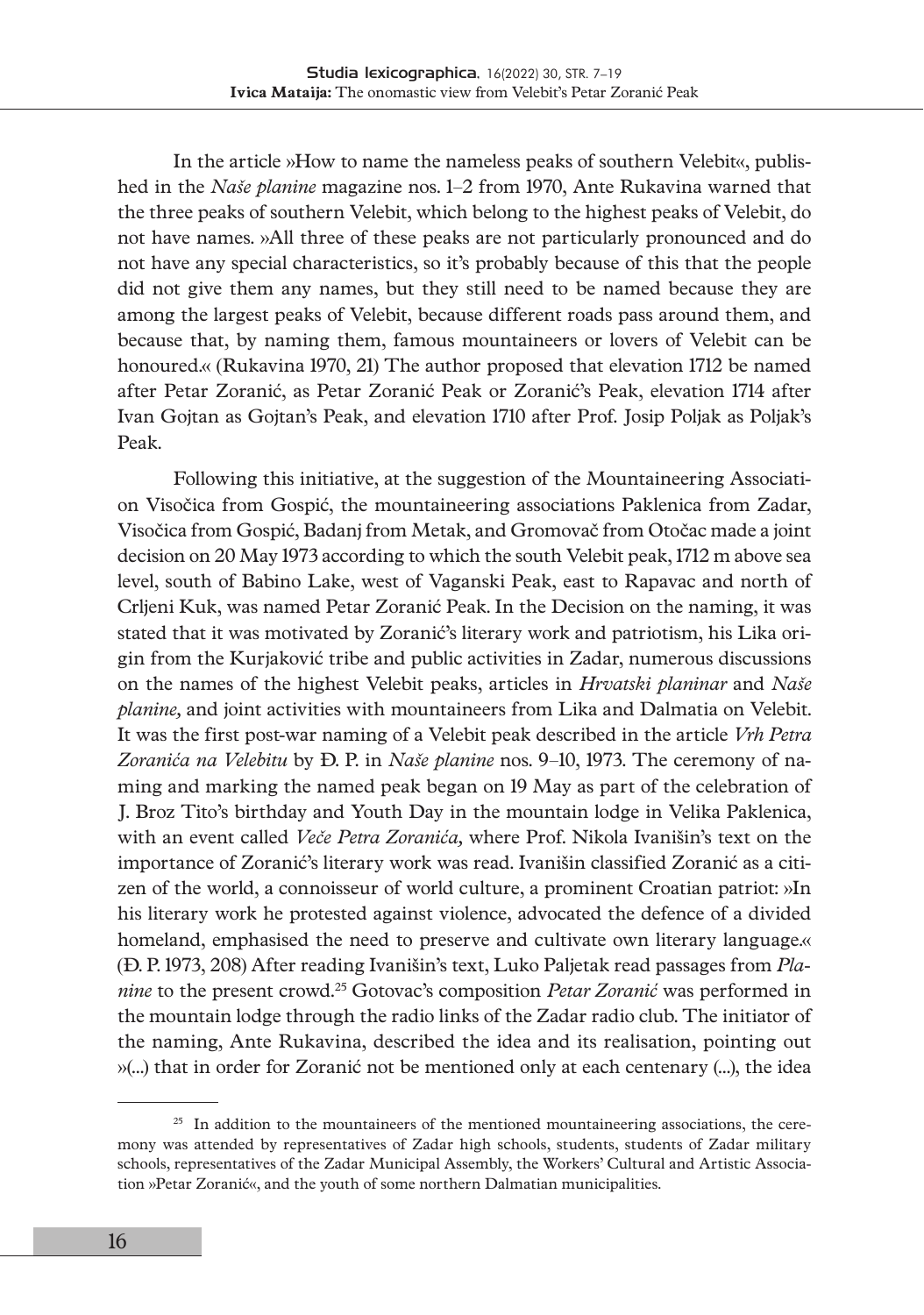has matured to name a nameless Velebit peak after Zoranić; it was one of those by which Zoranić probably passed (…) In this way, the name of the creator of the first Croatian novel would be carved in stone, which is otherwise a rare way of paying homage to authors.« (Rukavina 1974, 55) Then, in a special emotional narrative, testified to the national feelings that the very act of marching to the newly named peak and setting up a memorial plaque with his name evoked in the mountaineers present: »The atmosphere at the top is festive and working. Those present are inscribed in the memorial book and strike a commemorative seal, a young man from Zadar attaches a memorial plaque to the rock, the people of Lika concrete the box for the registration notebook and the permanent seal on top. (...) From somewhere in the distance, the sounds of *Our Beautiful Homeland* can be heard from the transistor; it seems that it is from Imotski, where another ceremony is being held. (...) The Decision is solemnly signed and the seals of the associations are placed on it with the appropriate and permanent seal of Zoranić's peak.« (Rukavina 1974, 57)

### **4. Conclusion**

With its artistic value, symbolic layering and historical-political relevance, *Planine,* as the first Croatian novel, enabled their author to be constantly present and re-read in Croatian culture and society, despite the passage of centuries. National awareness, concern, engagement, care for language and cultural heritage, and dominant patriotism, as important components of the literary text of the first Croatian novel, ranked Petar Zoranić among those Croatian deserving persons whose names and works, in the context of mostly unfavourable political circumstances, became a symbol of state-building aspirations and Croatian national identity. From this context, the historical attitude of the political authorities towards him was formed. Namely, the impetus for naming after Zoranić was more intense in those political circumstances in which the Croatian national consciousness was awakening. In the environment of dominant unionist and supranational ideologies and constrained political freedoms, this impetus belonged mainly to the opposition's efforts and was unacceptable to the then authorities. This was especially evident in the period of Croatian socialist history, when proposals for the introduction of national symbols into public space were declared anti-state, nationalist, chauvinistic, anti-people, and counter-revolutionary. The name of Petar Zoranić in itself was never publicly disputed in that period, but the entire corpus of names with a distinct national undertone, to which Zoranić's belonged, was disputed. This is evidenced by the fact that the first naming of the street after Zoranić was recorded in Zagreb in 1931, and that for many years after that, especially during the first decades of the socialist period, appointments motivated by his name were extremely rare. It was only in the second half of the twentieth century, primarily in the Zadar area, that Zoranić's name was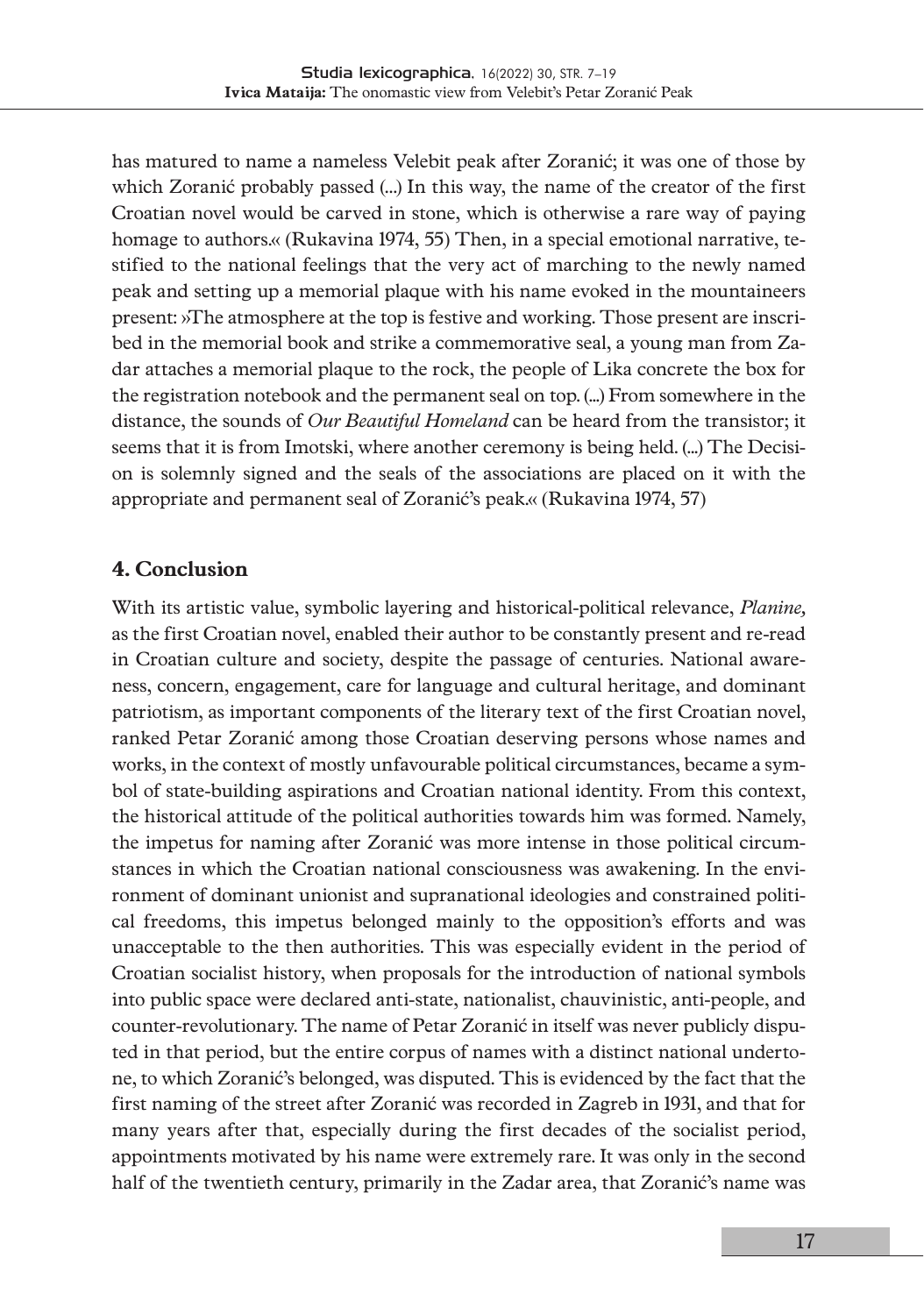revived in the names of schools, cultural and artistic societies, and one, at that time important and modern, ship.

Efforts to correct the then predominantly ideologically shaped Croatian, primarily hodonymic corpus, intensified during the Croatian Spring, were largely forcibly and politically stopped. However, even in such an environment, politically very ingeniously, placed in the context of marking an important holiday of socialist society, the idea of naming an unnamed Velebit peak after him was realised. Although it is entered on mountaineering maps as Petar Zoranić Peak or Zoranić's Peak, it is not entered in the official Register of Geographical Names kept by the State Geodetic Administration of the Republic of Croatia. The examples of naming geographical objects given in this paper also point to the problem of standardisation of geographical names in Croatia. The lack of legal solutions that would precisely determine the procedure for naming geographical objects and expert bodies at the state level that would decide on the official characters of Croatian toponyms recorded in maps often lead to unsystematic, traditionally unfounded, and linguistically incorrect forms.

The revival, but also the implementation of naming streets and squares after Zoranić, took place with Croatian independence, when many municipalities and cities changed the names of their streets and squares. In this process, the name of Petar Zoranić became motivationally very frequent, especially in the Croatian coastal area.

### **SOURCES**

- Content of the list of house numbers in the city of Šibenik by streets on March 1, 1971. [Sadržaj spiska kućnih brojeva u gradu Šibeniku po ulicama na dan 1. ožujka 1971. godine.]
- *HR-DAZD-146 Skupština općine Zadar, Zapisnici sjednica Izvršnog odbora S.O. Zadar.*

*Ličke novine.* 1973., 11: 1–3.

Mataija, Ivica (ed.). 2017. *Leksikon Ličana.* Gospić: State Archive.

- Minutes of the Assembly of the City Representation of the Free and Royal Capital of Zagreb, No. 4815-Prs-1931. [Zapisnik skupštine gradskog zastupstva slob. i kr. glavnog grada Zagreba, Broj 4815-Prs-1931.]
- *Official Gazette of the Municipality of Drniš, Knin and Šibenik,* vol. 9, no. 2, 1971. [Službeni vjesnik Općine Drniš, Knin i Šibenik, god. 9., br. 2, 1971.]

[www.enciklopedija.hr/Natuknicaaspx?ID=26055](http://www.enciklopedija.hr/Natuknicaaspx?ID=26055) (21. X. 2018.)

[www.enciklopedija.hr/Natuknica.aspx?ID=67405](http://www.enciklopedija.hr/Natuknica.aspx?ID=67405) (22. X. 2018.)

[www.hpgd-zoranic.hr/onama.php](http://www.hpgd-zoranic.hr/onama.php) (20. X. 2018.)